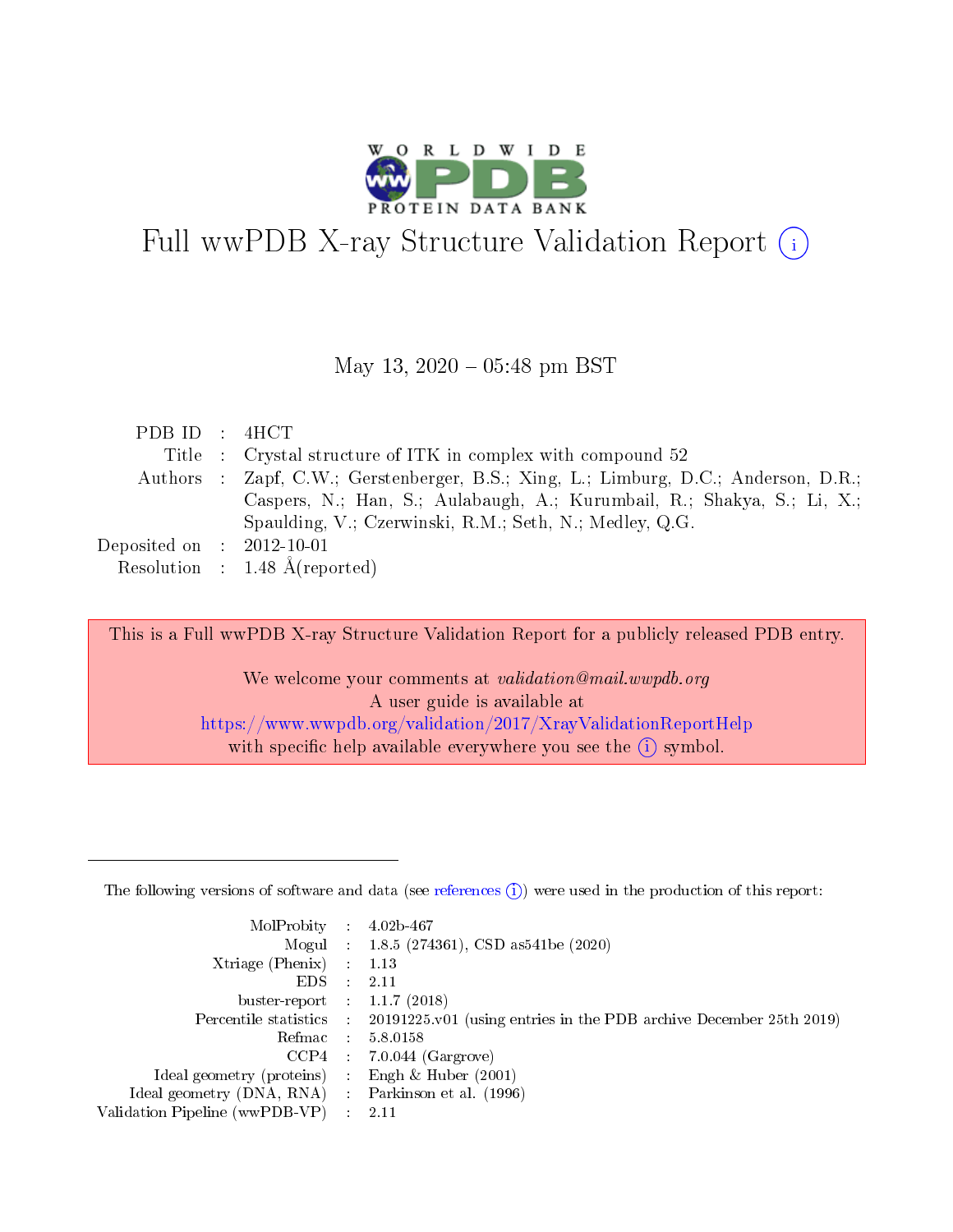# 1 [O](https://www.wwpdb.org/validation/2017/XrayValidationReportHelp#overall_quality)verall quality at a glance  $(i)$

The following experimental techniques were used to determine the structure: X-RAY DIFFRACTION

The reported resolution of this entry is 1.48 Å.

Percentile scores (ranging between 0-100) for global validation metrics of the entry are shown in the following graphic. The table shows the number of entries on which the scores are based.



| Metric                | Whole archive<br>$(\#\text{Entries})$ | Similar resolution<br>$(\#\text{Entries},\, \text{resolution}\; \text{range}(\textup{\AA}))$ |  |
|-----------------------|---------------------------------------|----------------------------------------------------------------------------------------------|--|
| $R_{free}$            | 130704                                | $4690(1.50-1.46)$                                                                            |  |
| Clashscore            | 141614                                | $4955(1.50-1.46)$                                                                            |  |
| Ramachandran outliers | 138981                                | $\overline{4846}$ $(1.50-1.46)$                                                              |  |
| Sidechain outliers    | 138945                                | $4844(1.50-1.46)$                                                                            |  |
| RSRZ outliers         | 127900                                | $4614(1.50-1.46)$                                                                            |  |

The table below summarises the geometric issues observed across the polymeric chains and their fit to the electron density. The red, orange, yellow and green segments on the lower bar indicate the fraction of residues that contain outliers for  $>=3, 2, 1$  and 0 types of geometric quality criteria respectively. A grey segment represents the fraction of residues that are not modelled. The numeric value for each fraction is indicated below the corresponding segment, with a dot representing fractions  $\epsilon=5\%$  The upper red bar (where present) indicates the fraction of residues that have poor fit to the electron density. The numeric value is given above the bar.

| Mol | $\sim$ $\sim$<br>hain | Length | Quality of chain |    |
|-----|-----------------------|--------|------------------|----|
| л.  | . .                   | 269    | 3%<br>93%        | 6% |

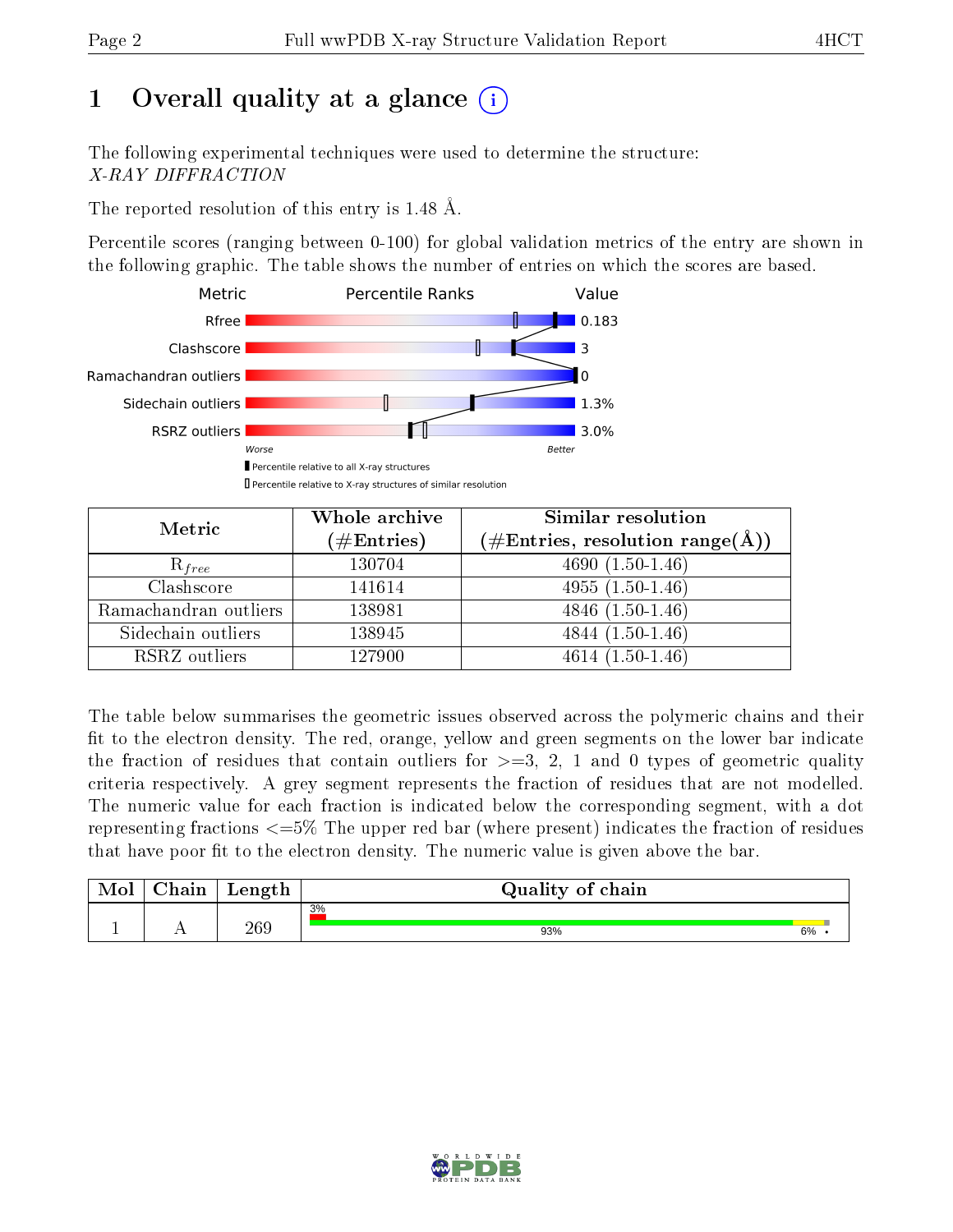# 2 Entry composition (i)

There are 3 unique types of molecules in this entry. The entry contains 2374 atoms, of which 0 are hydrogens and 0 are deuteriums.

In the tables below, the ZeroOcc column contains the number of atoms modelled with zero occupancy, the AltConf column contains the number of residues with at least one atom in alternate conformation and the Trace column contains the number of residues modelled with at most 2 atoms.

• Molecule 1 is a protein called Tyrosine-protein kinase ITK/TSK.

| Mol | Chain | Residues | $\rm{Atoms}$        |              |  |  |  | $\rm{ZeroOcc} \mid \rm{AltConf} \mid \rm{Trace}$ |  |
|-----|-------|----------|---------------------|--------------|--|--|--|--------------------------------------------------|--|
|     |       | 265      | $\rm Total$<br>9197 | 1358 355 397 |  |  |  |                                                  |  |

There are 3 discrepancies between the modelled and reference sequences:

| Chain | Residue | Modelled   | Actual | Comment               | Reference         |
|-------|---------|------------|--------|-----------------------|-------------------|
|       | 352     | GLY        |        | EXPRESSION TAG        | <b>UNP Q08881</b> |
|       | 353     | <b>SER</b> |        | <b>EXPRESSION TAG</b> | UNP Q08881        |
|       | 596     | A R.G      | LYS    | ENGINEERED MUTATION   | UNP Q08881        |

• Molecule 2 is  $3-\{1-[(3R)-1-acryloylpiperidin-3-yl]-4-amino-1H-pyrazolo[3,4-d]pyrimidin-3-yl\}$  $-N-(3-tert-butylphenyl)benzamide (three-letter code: 18R) (formula: C<sub>30</sub>H<sub>33</sub>N<sub>7</sub>O<sub>2</sub>).$ 



| Mol | Chain   Residues | Atoms     |    |  |  | $ZeroOcc \mid AltConf \mid$ |
|-----|------------------|-----------|----|--|--|-----------------------------|
|     |                  | Total C N | 30 |  |  |                             |

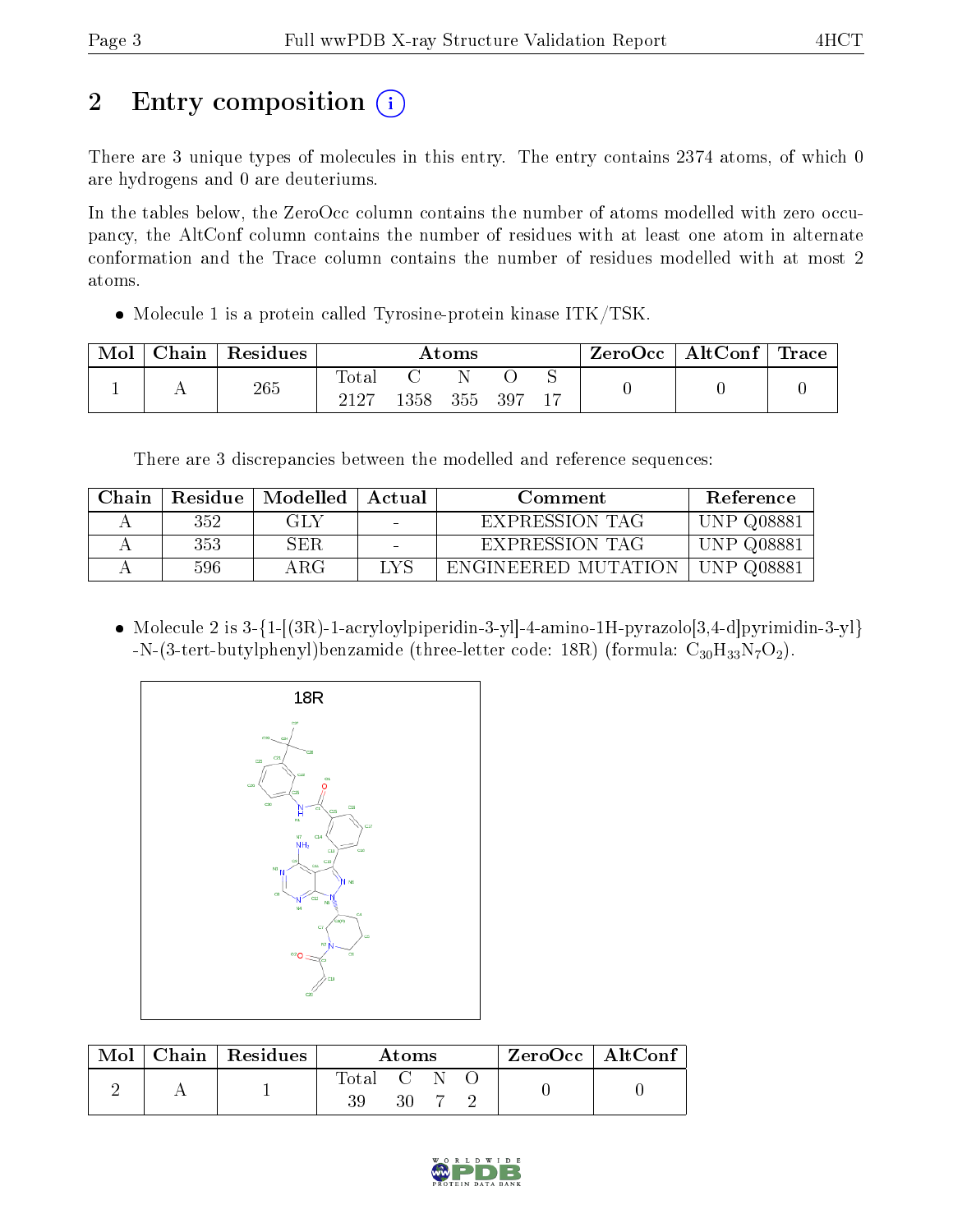$\bullet\,$  Molecule 3 is water.

|  | $Mol$   Chain   Residues | Atoms               | ZeroOcc   AltConf |
|--|--------------------------|---------------------|-------------------|
|  | 208                      | Total<br>208<br>208 |                   |

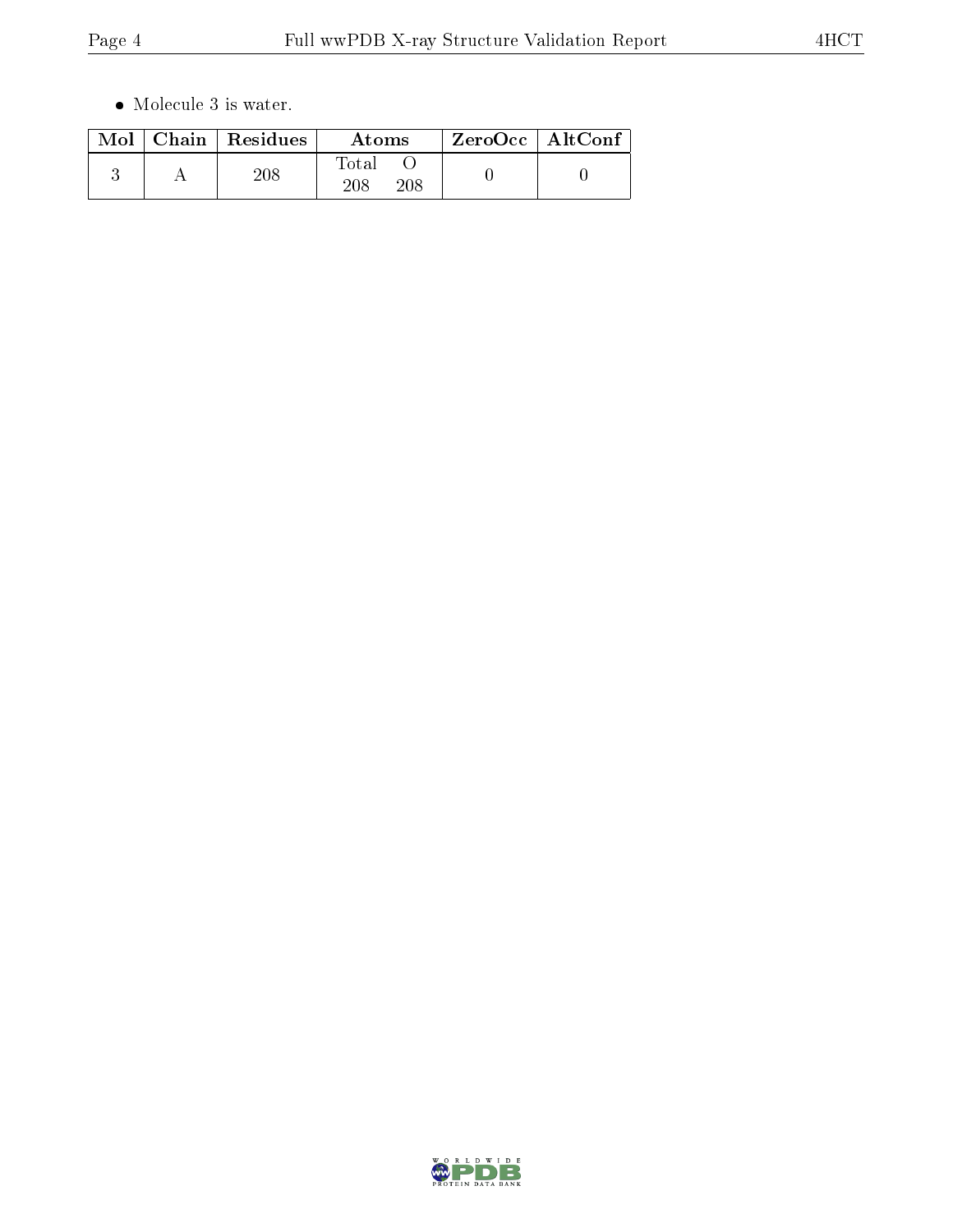# 3 Residue-property plots  $(i)$

These plots are drawn for all protein, RNA and DNA chains in the entry. The first graphic for a chain summarises the proportions of the various outlier classes displayed in the second graphic. The second graphic shows the sequence view annotated by issues in geometry and electron density. Residues are color-coded according to the number of geometric quality criteria for which they contain at least one outlier: green  $= 0$ , yellow  $= 1$ , orange  $= 2$  and red  $= 3$  or more. A red dot above a residue indicates a poor fit to the electron density (RSRZ  $> 2$ ). Stretches of 2 or more consecutive residues without any outlier are shown as a green connector. Residues present in the sample, but not in the model, are shown in grey.

• Molecule 1: Tyrosine-protein kinase ITK/TSK



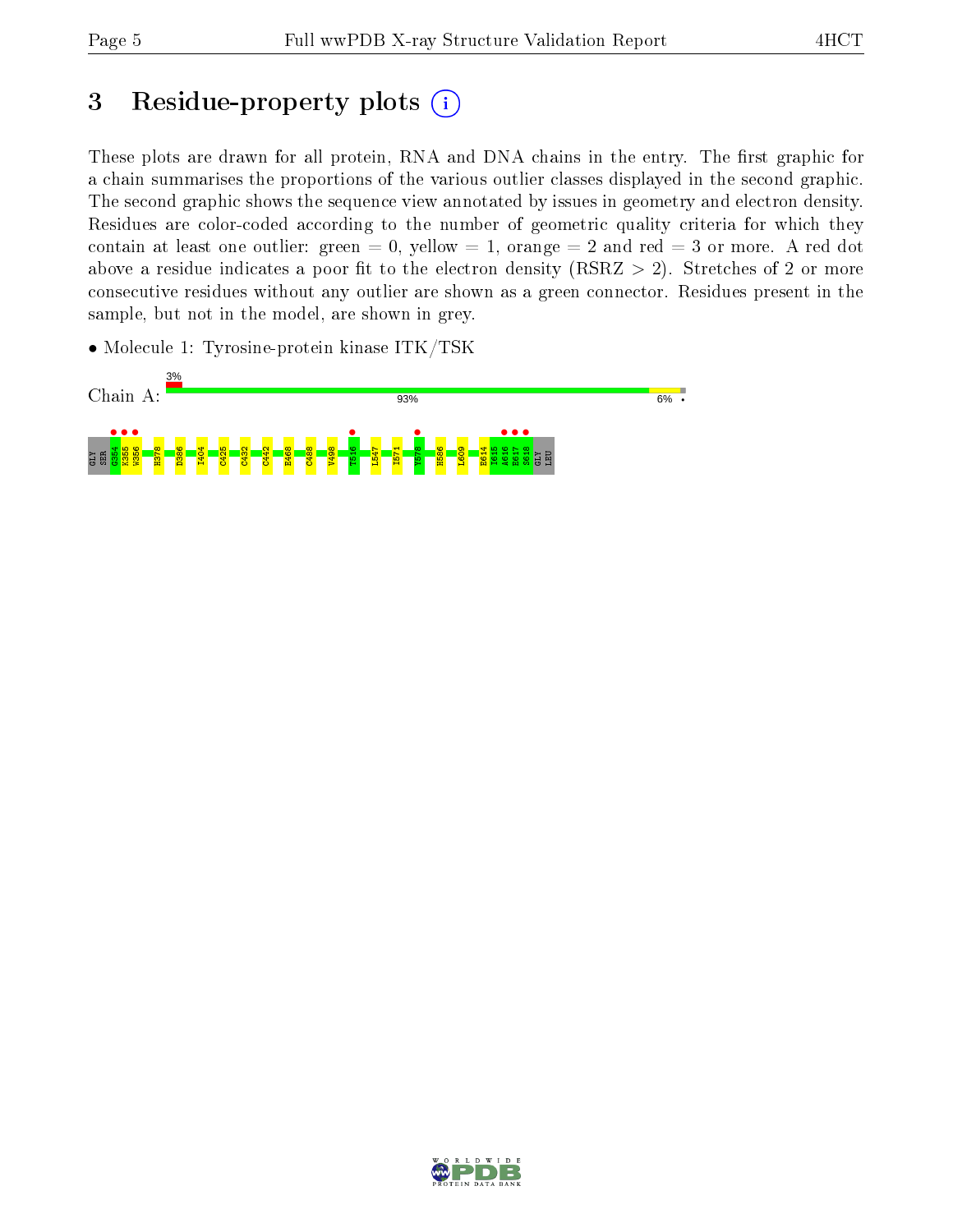## 4 Data and refinement statistics  $(i)$

| Property                                                         | Value                                             | Source     |
|------------------------------------------------------------------|---------------------------------------------------|------------|
| Space group                                                      | $P$ $\overline{1}$ $\overline{21}$ $\overline{1}$ | Depositor  |
| Cell constants                                                   | $67.85\text{\AA}$<br>41.41Å<br>$49.28\text{\AA}$  | Depositor  |
| a, b, c, $\alpha$ , $\beta$ , $\gamma$                           | $90.00^{\circ}$ $111.23^{\circ}$ $90.00^{\circ}$  |            |
| Resolution $(A)$                                                 | $21.67 - 1.48$                                    | Depositor  |
|                                                                  | $38.04 = 1.48$                                    | <b>EDS</b> |
| % Data completeness                                              | $95.0(21.67-1.48)$                                | Depositor  |
| (in resolution range)                                            | 95.9 (38.04-1.48)                                 | <b>EDS</b> |
| $R_{merge}$                                                      | (Not available)                                   | Depositor  |
| $\mathrm{R}_{sym}$                                               | (Not available)                                   | Depositor  |
| $\langle I/\sigma(I) \rangle^{-1}$                               | $4.96$ (at $1.48$ Å)                              | Xtriage    |
| Refinement program                                               | <b>BUSTER 2.11.1</b>                              | Depositor  |
|                                                                  | $0.171$ , $0.184$                                 | Depositor  |
| $R, R_{free}$                                                    | $0.168$ ,<br>0.183                                | DCC        |
| $R_{free}$ test set                                              | 2026 reflections $(5.03\%)$                       | wwPDB-VP   |
| Wilson B-factor $(A^2)$                                          | 13.9                                              | Xtriage    |
| Anisotropy                                                       | 0.347                                             | Xtriage    |
| Bulk solvent $k_{sol}(\text{e}/\text{A}^3), B_{sol}(\text{A}^2)$ | 0.35, 40.2                                        | <b>EDS</b> |
| L-test for $\mathrm{twinning}^2$                                 | $< L >$ = 0.49, $< L^2 >$ = 0.32                  | Xtriage    |
| Estimated twinning fraction                                      | No twinning to report.                            | Xtriage    |
| $\overline{F_o}, \overline{F_c}$ correlation                     | 0.97                                              | <b>EDS</b> |
| Total number of atoms                                            | 2374                                              | wwPDB-VP   |
| Average B, all atoms $(A^2)$                                     | 19.0                                              | wwPDB-VP   |

Xtriage's analysis on translational NCS is as follows: The largest off-origin peak in the Patterson function is  $9.38\%$  of the height of the origin peak. No significant pseudotranslation is detected.

<sup>&</sup>lt;sup>2</sup>Theoretical values of  $\langle |L| \rangle$ ,  $\langle L^2 \rangle$  for acentric reflections are 0.5, 0.333 respectively for untwinned datasets, and 0.375, 0.2 for perfectly twinned datasets.



<span id="page-5-1"></span><span id="page-5-0"></span><sup>1</sup> Intensities estimated from amplitudes.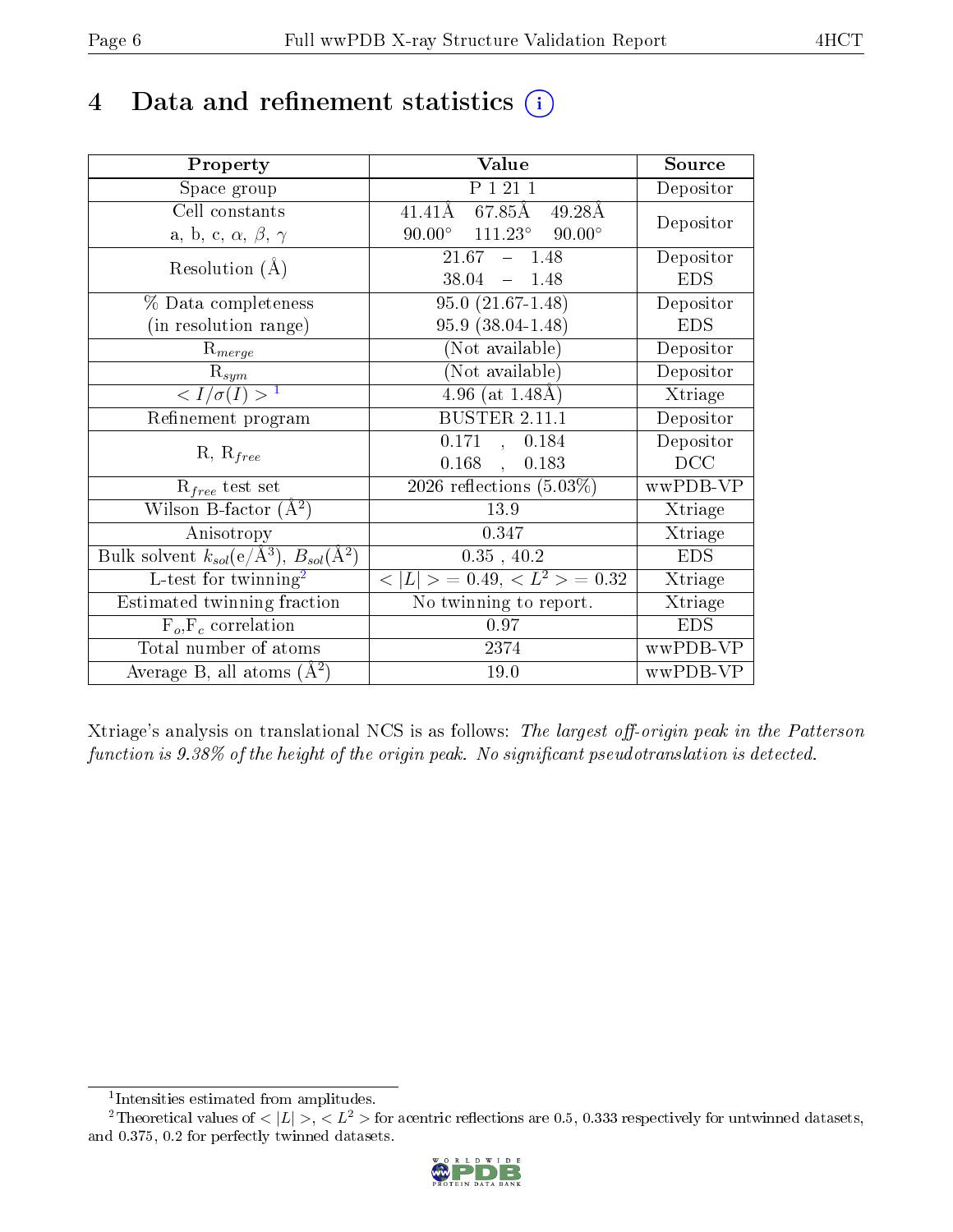# 5 Model quality  $(i)$

## 5.1 Standard geometry (i)

Bond lengths and bond angles in the following residue types are not validated in this section: 18R

The Z score for a bond length (or angle) is the number of standard deviations the observed value is removed from the expected value. A bond length (or angle) with  $|Z| > 5$  is considered an outlier worth inspection. RMSZ is the root-mean-square of all Z scores of the bond lengths (or angles).

|  | $Mol$   Chain |      | Bond lengths                    | Bond angles |        |  |
|--|---------------|------|---------------------------------|-------------|--------|--|
|  |               |      | RMSZ $ #Z  > 5$ RMSZ $ #Z  > 5$ |             |        |  |
|  |               | 0.52 | 0/2177                          | 0.64        | 0/2942 |  |

There are no bond length outliers.

There are no bond angle outliers.

There are no chirality outliers.

There are no planarity outliers.

### 5.2 Too-close contacts  $(i)$

In the following table, the Non-H and H(model) columns list the number of non-hydrogen atoms and hydrogen atoms in the chain respectively. The H(added) column lists the number of hydrogen atoms added and optimized by MolProbity. The Clashes column lists the number of clashes within the asymmetric unit, whereas Symm-Clashes lists symmetry related clashes.

| Mol |      |      | Chain   Non-H   H(model)   H(added)   Clashes   Symm-Clashes |
|-----|------|------|--------------------------------------------------------------|
|     | 9197 | 2074 |                                                              |
|     |      |      |                                                              |
|     | 208  |      |                                                              |
|     | 2374 | 2106 |                                                              |

The all-atom clashscore is defined as the number of clashes found per 1000 atoms (including hydrogen atoms). The all-atom clashscore for this structure is 3.

All (11) close contacts within the same asymmetric unit are listed below, sorted by their clash magnitude.

| Atom-1            | Atom-2              |       | 7lash<br>overlap $(A)$ |
|-------------------|---------------------|-------|------------------------|
| $1:$ A:442:CYS·SG | $-2: A:701:18R:C20$ | 4 O V |                        |

Continued on next page...

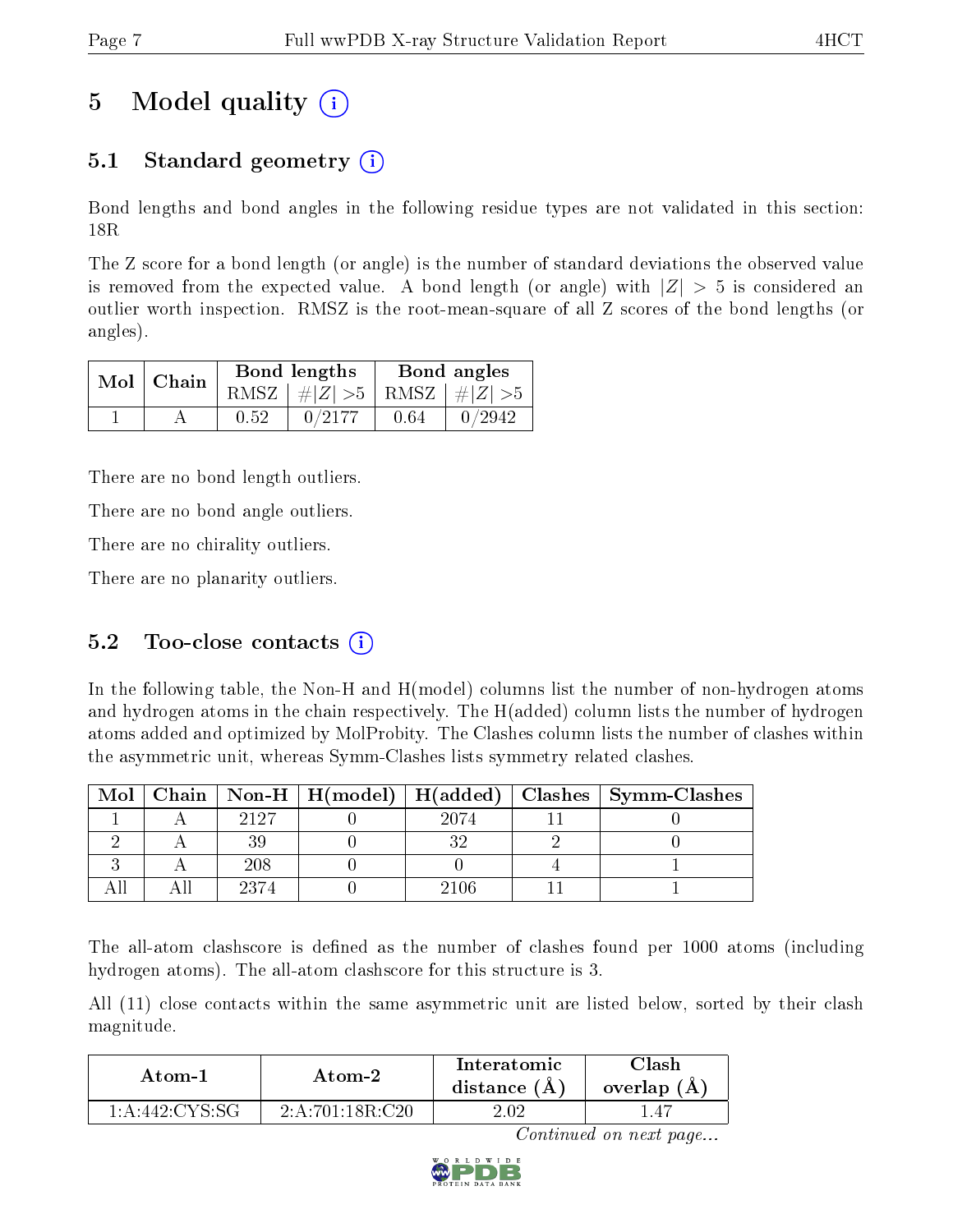|--|

| Atom-1              | Atom-2              | Interatomic<br>distance $(A)$ | Clash<br>overlap $(A)$ |
|---------------------|---------------------|-------------------------------|------------------------|
| 1: A:442: CYS:SG    | 2:A:701:18R:CI9     | 2.84                          | 0.56                   |
| 1:A:571:ILE:CD1     | 3: A:1005:HOH:O     | 2.61                          | 0.49                   |
| 1: A:356:TRP:CH2    | 1:A:404:ILE:HG23    | 2.48                          | 0.49                   |
| 1:A:425:CYS:HB3     | 1: A: 432: CYS: HB2 | 1.97                          | 0.47                   |
| 1: A:378: HIS: HD2  | 3:A:842:HOH:O       | 1.99                          | 0.46                   |
| 1: A: 356: TRP: HH2 | 1:A:404:ILE:HG23    | 1.81                          | 0.45                   |
| 1: A:614: GLU: HG3  | 3:A:931:HOH:O       | 2.17                          | 0.44                   |
| 1: A:488: CYS:SG    | 1:A:547:LEU:HD11    | 2.58                          | 0.43                   |
| 1:A:498:VAL:HG13    | 3:A:831:HOH:O       | 2.19                          | 0.42                   |
| 1: A:468: GLU:HG3   | 1:A:609:LEU:HD11    | 2.03                          | 0.41                   |

Continued from previous page...

All (1) symmetry-related close contacts are listed below. The label for Atom-2 includes the symmetry operator and encoded unit-cell translations to be applied.

| Atom-1 | Atom-2                                       | Interatomic<br>distance $(A)$ | $\cap$ lash<br>overlap $(A)$ |
|--------|----------------------------------------------|-------------------------------|------------------------------|
|        | $3:A:970:HOH:O$   $3:A:971:HOH:O[1]$<br>5541 | $2.16\,$                      | 1.04                         |

### 5.3 Torsion angles (i)

#### 5.3.1 Protein backbone  $(i)$

In the following table, the Percentiles column shows the percent Ramachandran outliers of the chain as a percentile score with respect to all X-ray entries followed by that with respect to entries of similar resolution.

The Analysed column shows the number of residues for which the backbone conformation was analysed, and the total number of residues.

| Mol   Chain | $\boldsymbol{\mathrm{Analysed}}$        | Favoured   Allowed   Outliers   Percentiles |  |                                                |
|-------------|-----------------------------------------|---------------------------------------------|--|------------------------------------------------|
|             | $263/269$ (98\%)   260 (99\%)   3 (1\%) |                                             |  | $\begin{bmatrix} 100 \\ 100 \end{bmatrix}$ 100 |

There are no Ramachandran outliers to report.

#### 5.3.2 Protein sidechains  $(i)$

In the following table, the Percentiles column shows the percent sidechain outliers of the chain as a percentile score with respect to all X-ray entries followed by that with respect to entries of similar resolution.

The Analysed column shows the number of residues for which the sidechain conformation was

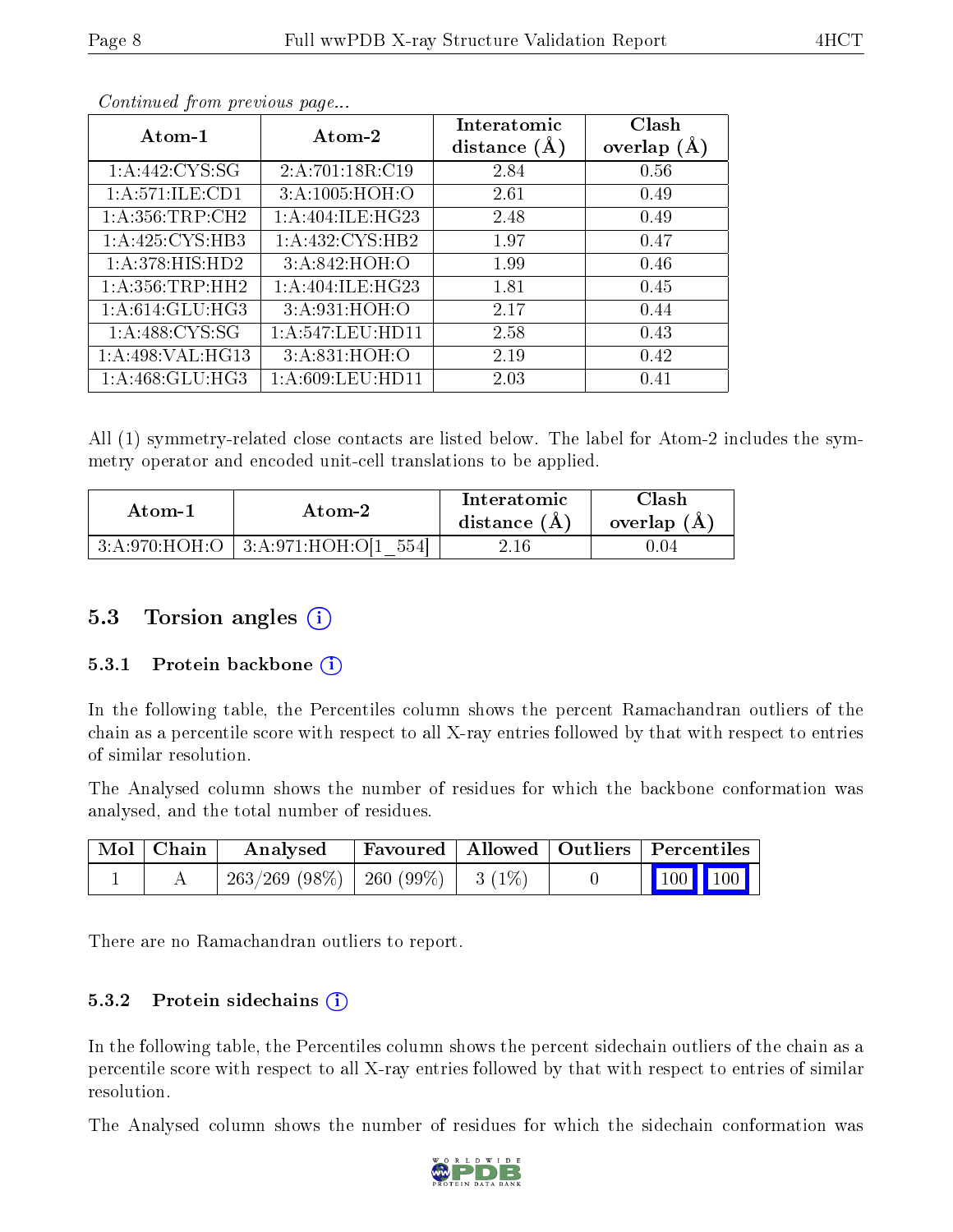analysed, and the total number of residues.

| Mol   Chain | $\bf{Analysed}$                                                                                          | Rotameric   Outliers   Percentiles |       |  |
|-------------|----------------------------------------------------------------------------------------------------------|------------------------------------|-------|--|
|             | $\begin{array}{ c c c c c c c c } \hline 233/235 & (99\%) & 230 & (99\%) & 3 & (1\%) \hline \end{array}$ |                                    | 69 42 |  |

All (3) residues with a non-rotameric sidechain are listed below:

| Mol | Chain | Res | Type' |
|-----|-------|-----|-------|
|     |       | 355 | LY S  |
|     |       | 386 |       |
|     |       | 586 |       |

Some sidechains can be flipped to improve hydrogen bonding and reduce clashes. All (3) such sidechains are listed below:

| Mol | Chain | Res | Type' |
|-----|-------|-----|-------|
|     |       | 378 |       |
|     |       |     | GL N  |
|     |       |     |       |

#### $5.3.3$  RNA  $(i)$

There are no RNA molecules in this entry.

### 5.4 Non-standard residues in protein, DNA, RNA chains (i)

There are no non-standard protein/DNA/RNA residues in this entry.

#### 5.5 Carbohydrates (i)

There are no carbohydrates in this entry.

#### 5.6 Ligand geometry (i)

1 ligand is modelled in this entry.

In the following table, the Counts columns list the number of bonds (or angles) for which Mogul statistics could be retrieved, the number of bonds (or angles) that are observed in the model and the number of bonds (or angles) that are defined in the Chemical Component Dictionary. The Link column lists molecule types, if any, to which the group is linked. The Z score for a bond length (or angle) is the number of standard deviations the observed value is removed from the

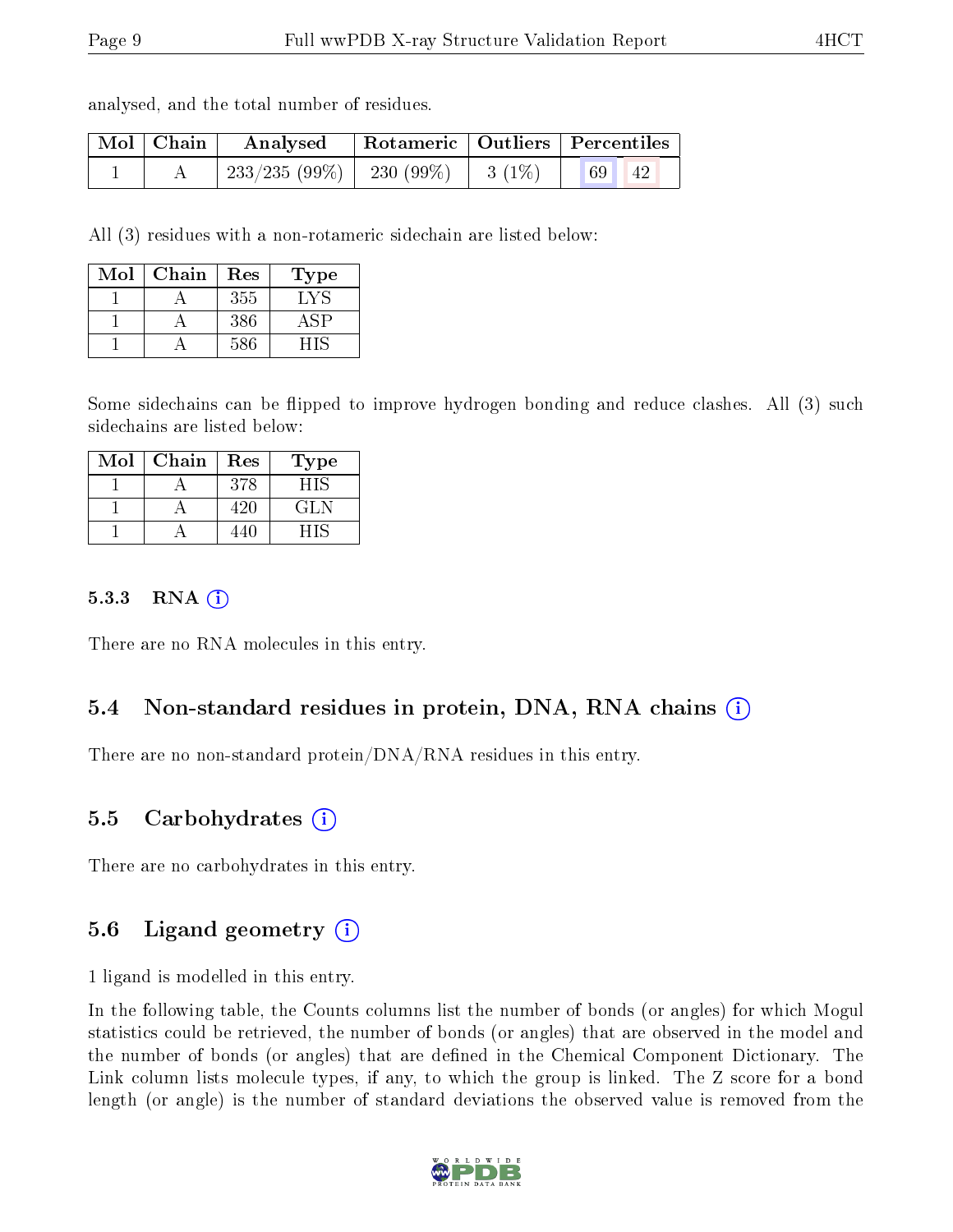expected value. A bond length (or angle) with  $|Z| > 2$  is considered an outlier worth inspection. RMSZ is the root-mean-square of all Z scores of the bond lengths (or angles).

| $\operatorname{Mol}$ | $\vert$ Type $\vert$ Chain $\vert$ Res $\vert$ |  | Link |                          | Bond lengths |                 | Bond angles |          |                                                        |  |
|----------------------|------------------------------------------------|--|------|--------------------------|--------------|-----------------|-------------|----------|--------------------------------------------------------|--|
|                      |                                                |  |      | Counts                   |              | RMSZ $ #Z  > 2$ |             |          | $\perp$ Counts $\parallel$ RMSZ $\parallel \#  Z  > 2$ |  |
|                      | $18\mathrm{R}$                                 |  | 701  | $\overline{\phantom{a}}$ | 41, 43, 43   | 0.52            | $1(2\%)$    | 52,63,63 | 0.75                                                   |  |

In the following table, the Chirals column lists the number of chiral outliers, the number of chiral centers analysed, the number of these observed in the model and the number defined in the Chemical Component Dictionary. Similar counts are reported in the Torsion and Rings columns. '-' means no outliers of that kind were identified.

|                |     |        |        | $\lceil \text{Mol} \rceil$ Type $\lceil$ Chain $\lceil \text{Res} \rceil$ Link $\lceil$ Chirals $\lceil \cdot \text{Torsions} \rceil$ | $\parallel$ Rings |
|----------------|-----|--------|--------|---------------------------------------------------------------------------------------------------------------------------------------|-------------------|
| $18\mathrm{R}$ | 701 | $\sim$ | $\sim$ | $\frac{5}{24/38/38}$   0/5/5/5                                                                                                        |                   |

All (1) bond length outliers are listed below:

|  |  |                                     | $\mid$ Mol $\mid$ Chain $\mid$ Res $\mid$ Type $\mid$ Atoms $\mid$ Z $\mid$ Observed(A) $\mid$ Ideal(A) |  |
|--|--|-------------------------------------|---------------------------------------------------------------------------------------------------------|--|
|  |  | $\frac{1}{1}$   18R   C10-N6   2.15 |                                                                                                         |  |

There are no bond angle outliers.

There are no chirality outliers.

All (5) torsion outliers are listed below:

| Mol           | $Chain$ | Res | Type            | Atoms           |
|---------------|---------|-----|-----------------|-----------------|
| 2             |         | 701 | 18R             | $C20-C19-C2-N2$ |
| $\mathcal{D}$ |         | 701 | 18R             | $C20-C19-C2-C2$ |
| 2             |         | 701 | 18R             | $C30-C25-N1-C1$ |
| $\mathcal{D}$ |         | 701 | 18R             | $C22-C25-N1-C1$ |
| റ             |         | 701 | 18 <sub>R</sub> | N6-C10-C13-C18  |

There are no ring outliers.

1 monomer is involved in 2 short contacts:

|  |     | Mol   Chain   Res   Type   Clashes   Symm-Clashes |
|--|-----|---------------------------------------------------|
|  | 18R |                                                   |

The following is a two-dimensional graphical depiction of Mogul quality analysis of bond lengths, bond angles, torsion angles, and ring geometry for all instances of the Ligand of Interest. In addition, ligands with molecular weight > 250 and outliers as shown on the validation Tables will also be included. For torsion angles, if less then 5% of the Mogul distribution of torsion angles is within 10 degrees of the torsion angle in question, then that torsion angle is considered an outlier.

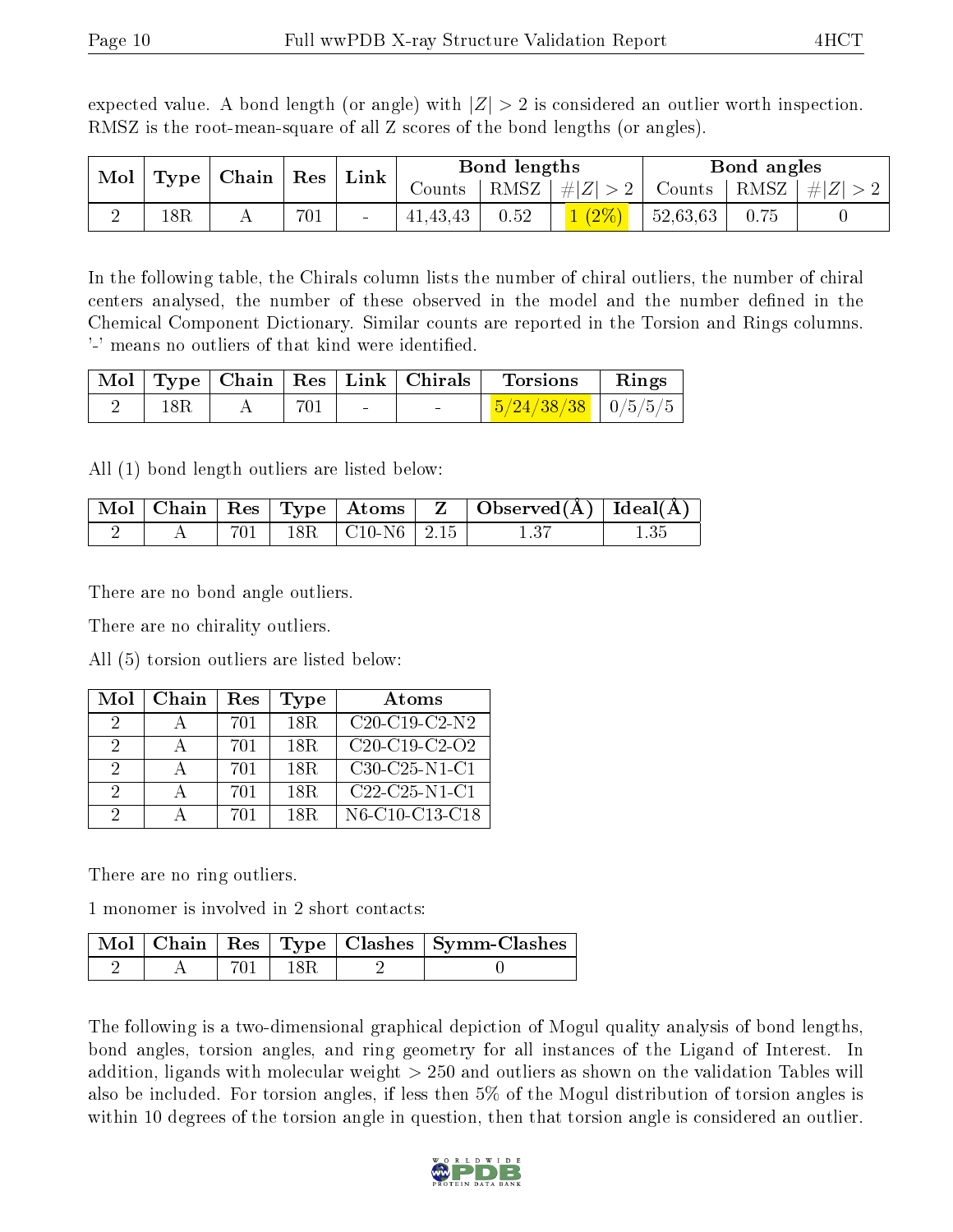Any bond that is central to one or more torsion angles identified as an outlier by Mogul will be highlighted in the graph. For rings, the root-mean-square deviation (RMSD) between the ring in question and similar rings identified by Mogul is calculated over all ring torsion angles. If the average RMSD is greater than 60 degrees and the minimal RMSD between the ring in question and any Mogul-identified rings is also greater than 60 degrees, then that ring is considered an outlier. The outliers are highlighted in purple. The color gray indicates Mogul did not find sufficient equivalents in the CSD to analyse the geometry.



### 5.7 [O](https://www.wwpdb.org/validation/2017/XrayValidationReportHelp#nonstandard_residues_and_ligands)ther polymers (i)

There are no such residues in this entry.

### 5.8 Polymer linkage issues  $(i)$

There are no chain breaks in this entry.

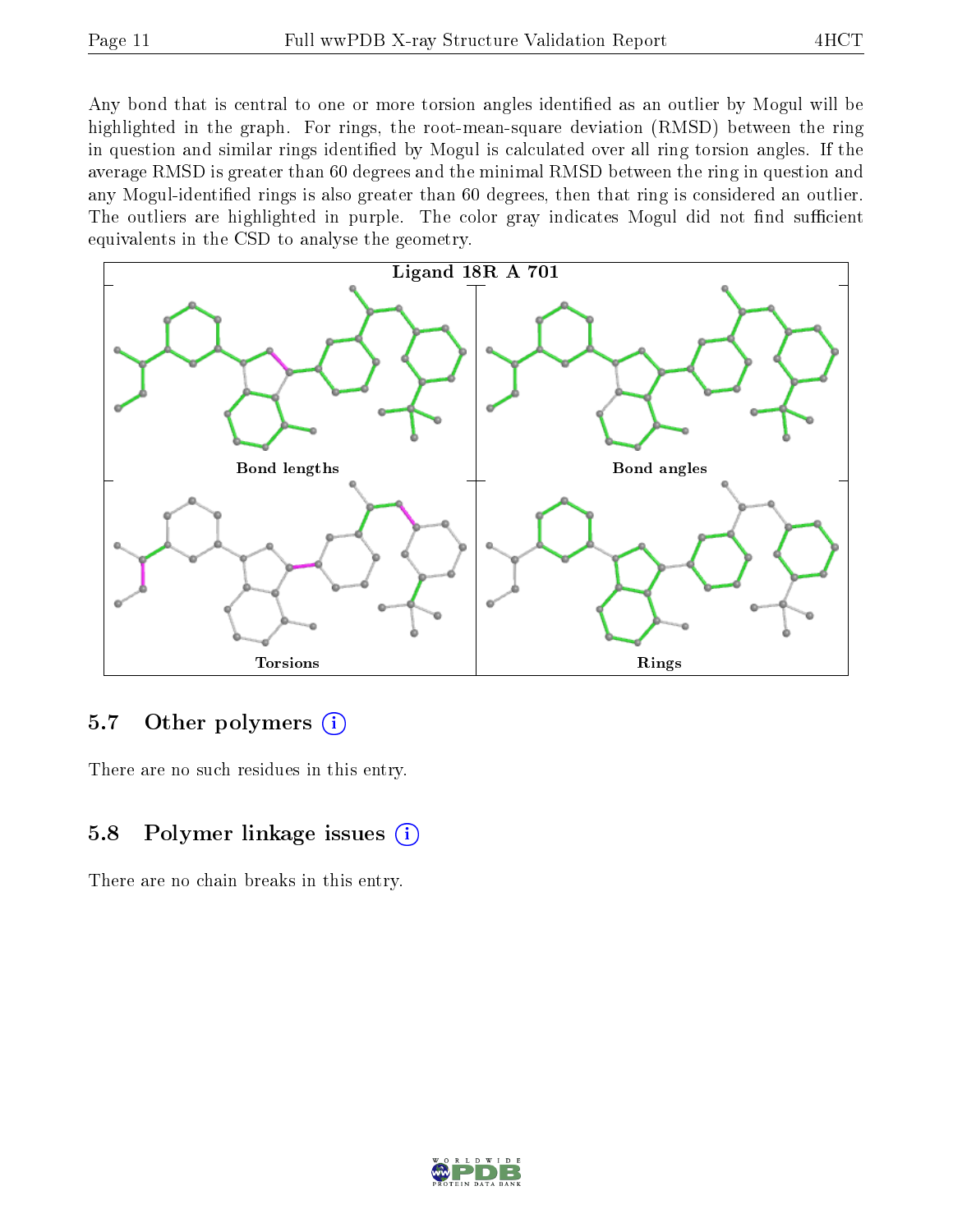## 6 Fit of model and data  $\left( \cdot \right)$

### 6.1 Protein, DNA and RNA chains (i)

In the following table, the column labelled  $#RSRZ>2'$  contains the number (and percentage) of RSRZ outliers, followed by percent RSRZ outliers for the chain as percentile scores relative to all X-ray entries and entries of similar resolution. The OWAB column contains the minimum, median,  $95<sup>th</sup>$  percentile and maximum values of the occupancy-weighted average B-factor per residue. The column labelled  $Q < 0.9$  lists the number of (and percentage) of residues with an average occupancy less than 0.9.

| $\mid$ Mol $\mid$ Chain | $\bf{Analysed} \quad  $ | $  <$ RSRZ $>$ $ $ | $\rm \#RSRZ{>}2$                                      | $\mid$ OWAB(Å <sup>2</sup> ) $\mid$ Q<0.9 $\mid$ |  |
|-------------------------|-------------------------|--------------------|-------------------------------------------------------|--------------------------------------------------|--|
|                         | 265/269 (98%)           | $-0.01$            | $\vert 8 (3\%) \vert 50 \vert 54 \vert 9, 16, 35, 65$ |                                                  |  |

All (8) RSRZ outliers are listed below:

| Mol | Chain | $\operatorname{Res}% \left( \mathcal{N}\right) \equiv\operatorname{Res}(\mathcal{N}_{0},\mathcal{N}_{0})$ | Type       | <b>RSRZ</b> |
|-----|-------|-----------------------------------------------------------------------------------------------------------|------------|-------------|
| 1   | А     | 354                                                                                                       | <b>GLY</b> | 4.1         |
| 1   |       | 516                                                                                                       | THR        | 3.8         |
| 1   |       | 355                                                                                                       | <b>LYS</b> | 3.8         |
| 1   |       | 618                                                                                                       | <b>SER</b> | 3.6         |
| 1   |       | 616                                                                                                       | <b>ALA</b> | 3.2         |
| 1   |       | 356                                                                                                       | TRP        | 2.4         |
|     |       | 617                                                                                                       | GLU        | 2.1         |
|     |       | 578                                                                                                       | TYR        | 2.0         |

### 6.2 Non-standard residues in protein, DNA, RNA chains  $(i)$

There are no non-standard protein/DNA/RNA residues in this entry.

### 6.3 Carbohydrates (i)

There are no carbohydrates in this entry.

### 6.4 Ligands  $(i)$

In the following table, the Atoms column lists the number of modelled atoms in the group and the number defined in the chemical component dictionary. The B-factors column lists the minimum, median,  $95<sup>th</sup>$  percentile and maximum values of B factors of atoms in the group. The column labelled  $Q< 0.9$ ' lists the number of atoms with occupancy less than 0.9.